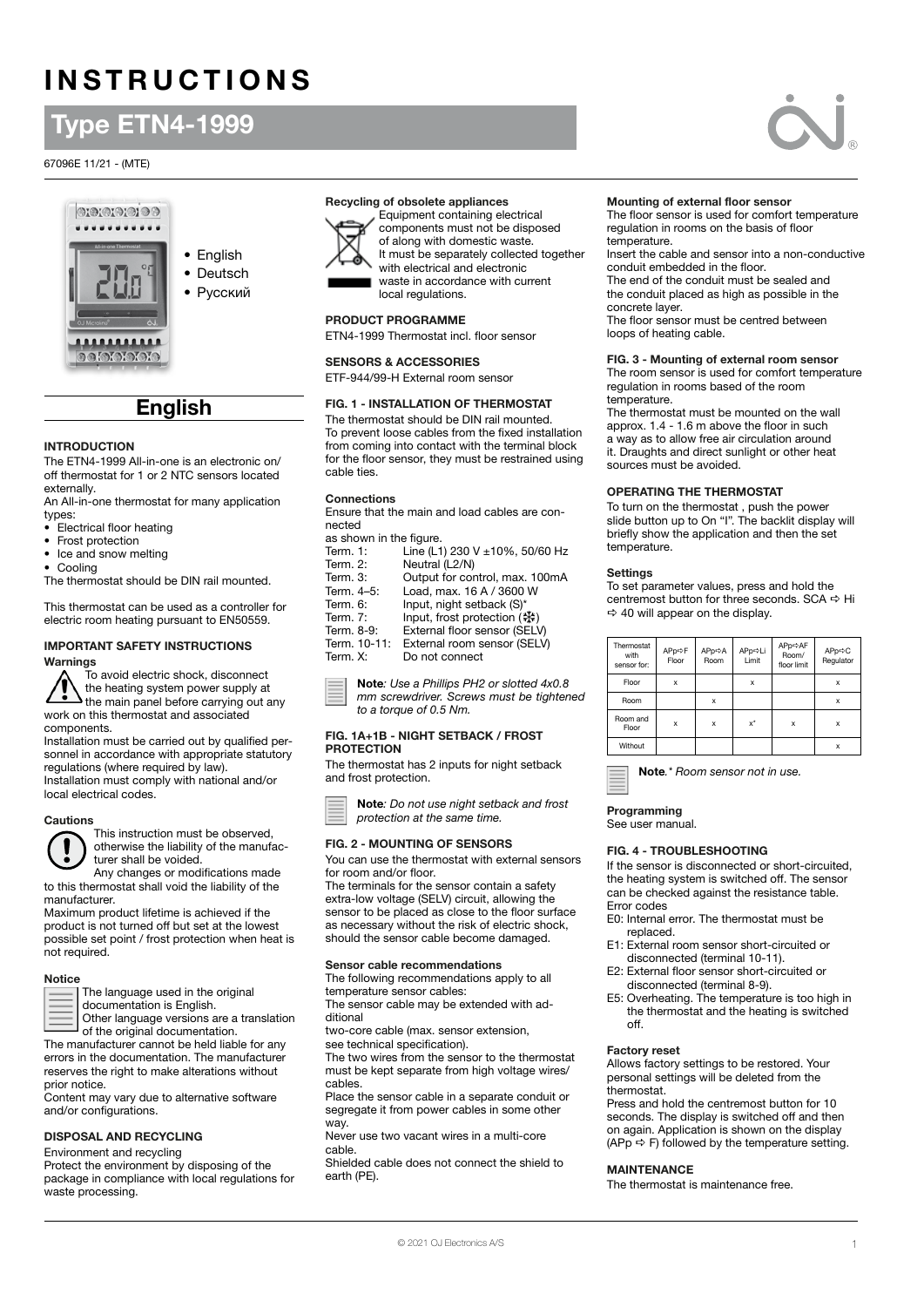#### APPROVAL AND STANDARDS CE marking

OJ electronics hereby declares under sole responsibility that that the product complies with the following European Parliament directives:

- LVD Low voltage : 2014/35/E • EMC - Electromagnetic compatibility :
- 2014/30/EU • RoHS - Hazardous substances: 2011/65/EU and amendment annex II: EU/2015/863

#### UKCA marking

OJ electronics Ltd hereby declares under sole responsibility that the product complies with the following UK legislations:

- LVD The Electrical Equipment (Safety) Regulations 2016
- EMC The Electromagnetic Compatibility Regulations 2016
- RoHS The Restriction of the use of Certain Hazardous Substances in Electrical and Electronic Equipment Regulations 2012

#### ECO - Ecodesign Directive 2009/125/EC

Observing the Directive 2009/125/EC night setback control is supported (Term. 6) when integrated for local space heating.

Applied standards and approvals EN/BS 60730-1, EN/BS 60730-2-9.

#### Classification

Protection from electric shock must be assured by appropriate installation. Must be installed according to the requirements of Class II (reinforced insulation).

| <b>TECHNICAL SPECIFICATIONS</b> |                                   |  |  |
|---------------------------------|-----------------------------------|--|--|
| <b>Thermostat</b>               |                                   |  |  |
| Purpose of control              | Electric underfloor<br>heating.   |  |  |
| Method of mounting              | DIN-rail.                         |  |  |
| Supply Voltage                  | 230 VAC ±10%<br>50/60 Hz          |  |  |
| Max. pre-fuse                   | 16 A                              |  |  |
| Built-in circuit breaker        | 2-pole, 16 A                      |  |  |
| Enclosure rating                | IP 20                             |  |  |
| Wire size, terminals            | $1.5 - 2.5$ m <sup>2</sup>        |  |  |
| <b>ELV limits realized</b>      | SELV, 12 VDC                      |  |  |
| Output relay                    | Make contact -<br>SPST - NO       |  |  |
| Output, load                    | Max. 16 A /<br>3600 W             |  |  |
| Control principle               | PWM/PI or<br>ON/OFF               |  |  |
| Standby consumption             | 0.5W                              |  |  |
| Ambient operating temp.*        | $-20/+55^{\circ}$ C               |  |  |
| Control range tempera-<br>ture  | $-19.5/+70°C$                     |  |  |
| Floor limit temperature         | $-19.5/+70°C$                     |  |  |
| Night setback                   | -19.5/+30°C                       |  |  |
| Frost protection                | $0/+10°C$                         |  |  |
| Dimensions                      | H/88, W/53, D/58<br>mm            |  |  |
| DIN module size                 | 3xM36                             |  |  |
| Display                         | H/25, W/38 mm.<br>segment backlit |  |  |
| Control pollution degree        | 2                                 |  |  |
| Overvoltage category            | Ш                                 |  |  |
| Type of action                  | 1.B                               |  |  |
| Software class                  | А                                 |  |  |

| Rated impulse voltage |                                   | 4kV |
|-----------------------|-----------------------------------|-----|
|                       | Ball pressure temperature   125°C |     |

Note: *\*At very low ambient temperatues the display may respond slowly.*

| <b>EXTERNAL SENSOR</b> |                                  |
|------------------------|----------------------------------|
| Purpose of control     | Measure floor<br>temperature     |
| Method of mounting     | In pipe embedded<br>in the floor |
| Sensor type            | NTC (12kOhm)                     |
| Max. cable length      | $100 \text{ m}$                  |

Note: *Please follow the "Sensor cable recommendations".*

#### CONTACT INFORMATION OJ ELECTRONICS A/S

Stenager 13B · DK-6400 Sønderborg

Tel: +45 73 12 13 14 · Fax: +45 73 12 13 13 oj@ojelectronics.com · www.ojelectronics.com

# Deutsch

### EINFÜHRUNG

Der ETN4-1999 ist ein elektronischer All-in-One Thermostat für 1 oder 2 extern anbebrachte NTC-Fühler.

Ein All-in-One Thermostat für viele Anwendungsarten:

- Elektrischer Fußbodenheizung
- **Frostschutz**
- Eis- und Schneeschmelze
- Kühlung

Der Thermostat ist auf DIN-Schiene zu montieren.

Dieser Thermostat kann zur Steuerung von elektrischer Raumheizung gemäß EN50559 verwendet werden.

#### WICHTIGE SICHERHEITSHINWEISE **Warnhinweise**

Um Stromschläge zu vermeiden, die Heizungsanlage vor der Ausführung von Arbeiten jeder Art an diesem Thermostat und zugehörigen Komponenten im Hauptfeld von der Stromversorgung trennen. Die Installation muss von qualifiziertem Fachpersonal in Übereinstimmung mit den entsprechenden gesetzlichen Vorschriften (soweit gesetzlich vorgeschrieben) erfolgen. Die Installation muss den nationalen und/oder örtlichen elektrischen Vorschriften entsprechen.

#### Vorsichtshinweise



Diese Anweisung ist einzuhalten, widrigenfalls erlischt die Haftpflicht des Herstellers.

Werden irgendwelche Änderungen oder Modifikationen an diesem Thermostat vorgenommen, erlischt die Haftpflicht des Herstellers. Für maximale Produktlebensdauer das Gerät nicht ausschalten, sondern, wenn die Heizung nicht benötigt wird, es auf den niedrigst möglichen Sollwert/Frostschutz einstellen.

#### Hinweis

Die in der Original-Dokumentation verwendete Sprache ist Englisch. Andere Sprachversionen sind eine Übersetzung der Original-Dokumentation. Der Hersteller übernimmt keine Haftung für eventuelle Fehler in der Dokumentation. Der Hersteller behält sich das Recht vor, Änderungen ohne vorherige Ankündigung vorzunehmen. Der Inhalt kann aufgrund alternativer Software und/oder Konfiguration abweichen.

#### ENTSORGUNG UND WIEDERVERWERTUNG Umwelt und Recycling

Schützen Sie die Umwelt und entsorgen Sie die Verpackung gemäß den örtlichen Bestimmungen für Abfallverwertung.

#### Recycling von Altgeräten



werden. Sie müssen gesondert mit Elektround

Elektronikschrott gemäß den geltenden örtlichen Vorschriften gesammelt werden.

#### PRODUKTPROGRAMM

ETN4-1999 Thermostat einschl. Bodenfühler.

#### FÜHLER UND ZUBEHÖR

ETF-944/99-H Externer Raumfühler

## ABB. 1 - INSTALLATION DES THERMOSTATS

Der Thermostat ist auf DIN-Schiene zu montieren. Um einem Kontakt der Klemmenleiste des Bodenfühlers mit losen Kabeln der vorhandenen Installation vorzubeugen, müssen diese mit Kabelbindern festgemacht werden.

#### Anschlüsse

Haupt- und Leistungskabel sind wie in der Abbildung dargestellt anzuschließen. Klemme 1: Phase (L1) 230 V  $\pm$ 10 %, 50/60 Hz

Klemme 2: Nullleiter (L2/N) Klemme 3: Ausgang für Regelung, max. 100 mA

Klemme 4–5: Last, max. 16 A/3600 W

Klemme 6: Eingang, Nachtabsenkung (S)

Klemme 7: Eingang, Frammat Francischutz<br>Klemme 7: Eingang, Frostschutz (ఘ\*)

Klemme 8-9: Externer Bodenfühler (SELV) Klemme 10-11: Externer Bodenfühler (SELV)

Klemme X: Nicht benutzen

Hinweis: *Bitte Philips-PH2- oder 4×0,8 mm Schlitzschraubendreher verwenden. Schrauben müssen mit einem Moment von 0,5 Nm festgeschraub*t werden.

#### ABB. 1A+1B - NACHTABSENKUNG / **FROSTSCHUTZ**

Der Thermostat hat 2 Eingänge für Nachtabsenkung und Frostschutz.

Hinweis: *Nachtabsenkung und Frostschutz nicht gleichzeitig benutzen.*

### ABB. 2 - MONTAGE DES FÜHLERS

Sie können den Thermostat mit externen Sensoren für die Raum- und / oder auf dem Boden verwenden.

Der Fühler ist mit einem Kleinspannungs-Sicherheitskreis (SELV) ausgestattet, womit eine Anbringung möglichst nahe an der Fußbodenoberfläche ohne Risiko von Stromschlägen durch ein eventuell schadhaft werdendes Fühlerkabel erfolgen kann.

#### Fühlerkabel-Empfehlungen

Die folgenden Empfehlungen gelten für alle Temperaturfühlerkabel:

Das Fühlerkabel kann mit einem zusätzlichen zweiadrigen Kabel verlängert werden (bez. max. Fühlerverlängerung, siehe technische Daten). Die zwei Leiter vom Fühler zum Thermostat müssen getrennt von Hochspannungsleitern/kabel verlegt werden.

Das Fühlerkabel ist in einem separaten Schutzrohr oder auf andere Weise von Leistungskabeln getrennt zu verlegen.

Keinesfalls zwei freie Adern in einem Mehrleiterkabel benutzen.

Bei geschirmten Kabeln darf die Abschirmung nicht geerdet werden.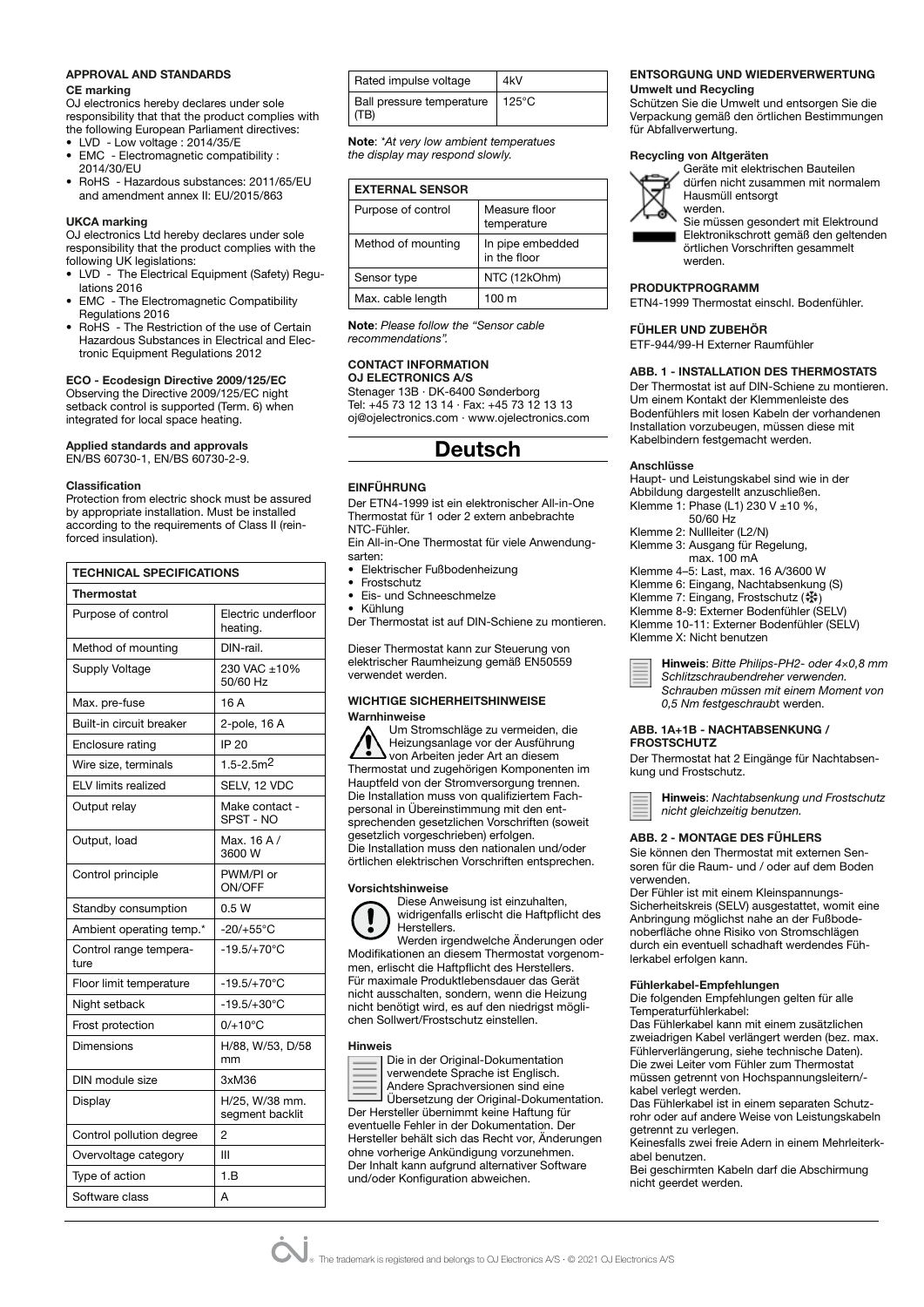#### Montage des externen Bodenfühlers

Der Bodensensor ist für Komfort Temperaturregelung in Räumen auf Basis der Bodentemperatur verwendet.

Kabel und Fühler in einem nicht leitenden, im Boden eingebetteten Schutzrohr verlegen. Mit verschlossenem Rohrende sollte das Schutzrohr so hoch wie möglich in der Estrichschicht eingebettet sein.

#### ABB. 3 - Montage des externen Raumfühler

Der Raumfühler ist für Komfort Temperaturregelung verwendet auf Basis der Raumtemperatur Der Thermostat ist auf der Wand, ca. 1,4-1,6 m über dem Boden, freie Luftzirkulation um ihn ermöglichend, zu montieren. Zugluft und direkte Sonneneinstrahlung oder andere Wärmequellen müssen vermieden werden.

#### BEDIENUNG DES THERMOSTATS

Zum Einschalten des Thermostats den Schaltknopf auf Ein "I" schieben. Das hintergrundbeleuchtete Display zeigt kurz die Anwendung und danach die Solltemperatur.

#### Einstellungen

Zur Einstellung der Parameterwerten ist die Programmiertaste in der Mitte 3 Sekunden lang zu betätigen. Am Display wird SCA  $\Rightarrow$  HI  $\Rightarrow$  40 angezeigt

#### Anwendung Überblick

| Thermostat<br>mit Sensor<br>für: | APp⇒F<br>Boden | APp⇔A<br>Raum | APp⇒Li<br>Begren-<br>zung | APp⇔AF<br>Raum/<br>Grenze | APp⇔C<br>Regler |
|----------------------------------|----------------|---------------|---------------------------|---------------------------|-----------------|
| Boden                            | X              |               | X                         |                           | x               |
| Zimmer                           |                | x             |                           |                           | x               |
| Zimmer<br>und boden              | X              | x             | $x^*$                     | x                         | x               |
| Ohne                             |                |               |                           |                           | X               |

Hinweis: \*Raumfühler wird nicht benutzt.

Programmierung

Siehe Benutzerhandbuch.

#### ABB. 4 - FEHLERSUCHE UND -BEHEBUNG

Bei unterbrochenem oder kurzgeschlossenem Fühler wird die Heizanlage abgeschaltet. Der Fühler lässt sich mit der Widerstandstabelle abgleichen.

#### Fehlercodes

E0: Interner Fehler. Der Thermostat muss ausgetauscht

werden.

- E1: Externer Raumfühler kurzgeschlossen oder unterbrochen (Klemme 10-11).
- E2: Externer Bodenfühler kurzgeschlossen oder unterbrochen (Klemme 8-9).
- E5: Überhitzung. Die Temperatur im Thermostat ist zu hoch und die Heizung ist ausgschaltet.

#### Werkseinstellung

Ermöglicht die Rückstellung auf die Werkseinstellung. Ihre persönliche Einstellungen im Thermostat wird dabei gelöscht.

Die mittlere Taste 10 Sekunden lang betätigen. Das Display erlischt und schaltet sich wieder ein. Die Anwendung (APp  $\Rightarrow$  F) wird am Display gefolgt von der Solltemperatur angezeigt.

#### WARTUNG

#### Der Thermostat ist wartungsfrei.

#### ZULASSUNGEN UND NORMEN

#### CE-Kennzeichnung

OJ Electronics erklart hiermit in alleiniger Verantwortung, dass das Produkt den folgenden Richtlinien des Europaischen Parlaments entspricht:

- NSR Niederspannung: 2014/35/EU
- EMV Elektromagnetische Vertraglichkeit: 2014/30/EU
- RoHS Gefahrliche Stoffe: 2011/65/EU und Anderung in Anhang II: EU/2015/863

#### UKCA-Kennzeichnung

OJ Electronics Ltd. erklart hiermit in alleiniger Verantwortung, dass das Produkt den folgenden britischen Rechtsvorschriften entspricht:

- LVD Verordnung uber elektrische Gerate (Sicherheit) 2016
- EMV Verordnung zur elektromagnetischen Vertraglichkeit 2016
- RoHS Verordnung zur Beschrankung der Verwendung bestimmter gefahrlicher

#### ECO - 2009/125/EC

Gemäß Richtlinie 2009/125/EG wird Nachtabsenkung (Klemme 6) bei Integration in eine Einzelraumheizung unterstützt.

Angewandte Normen und Zulassungen EN/BS 60730-1, EN/BS 60730-2-9.

#### Klassifikation

Schutz vor elektrischem Schlag muss durch entsprechende Installation gewährleistet sein. Entsprechende Installation muss die Anforderungen der Klasse II (verstärkte Isolierung) erfüllen.

| <b>TECHNISCHE DATEN</b>           |                                               |
|-----------------------------------|-----------------------------------------------|
| <b>Thermostat</b>                 |                                               |
| Zweck des Steuerele-<br>ments     | Elektrische Fuß-<br>bodenheizung.             |
| Befestigungsart.                  | <b>DIN-Schiene</b>                            |
| Versorgungsspannung               | 230 VAC ±10%<br>50/60 Hz                      |
| Max. Vorsicherung                 | 16 A                                          |
| Eingebauter Schalter              | 2-polig, 16 A                                 |
| Schutzgrad                        | <b>IP 20</b>                                  |
| Drahtgröße, Terminal              | $1.5 - 2.5$ m <sup>2</sup>                    |
| <b>ELV Grenzen realisiert</b>     | SELV, 12 VDC                                  |
| Ausgangsrelais                    | Schließkontakt -<br>SPST - NO                 |
| Ausgang, Last                     | Max. 16 A /<br>3600 W                         |
| Regelprinzip                      | PWM/PI oder EIN/<br>AUS                       |
| Stand-by-Verbrauch                | 0.5W                                          |
| Umgebungsbetriebstem-<br>peratur* | $-20/+55°C$                                   |
| Regeltemperaturbereich            | $-19.5/+70°C$                                 |
| Bodengrenztemperatur              | $-19.5/+70°C$                                 |
| Nachtabsenkung                    | $-19.5/+30°C$                                 |
| Frostschutz                       | $0/+10°C$                                     |
| Abmessungen                       | H/88, W/53, D/58<br>mm                        |
| DIN-Modulgröße                    | 3xM36                                         |
| Display                           | H/25, W/38 mm.<br>Segment hinter-<br>leuchtet |
| Verschmutzungsgrad                | 2                                             |
| Überspannungskategorie            | Ш                                             |
| Art der Aktion                    | 1.B                                           |
| Softwareklassifizierung           | Α                                             |
| Transiente Impulsspan-<br>nung    | 4kV                                           |
| Kugeldrucktemperatur<br>(TB)      | $125^{\circ}$ C                               |

Hinweis: *Bei sehr niedrigen Umgebungstemperaturen kann sich die Displayanzeigeverlangsamen.*

### EXTERNAL SENSOR

| Purpose of control | Measure floor<br>temperature     |  |
|--------------------|----------------------------------|--|
| Method of mounting | In pipe embedded<br>in the floor |  |
| Sensor type        | NTC (12kOhm)                     |  |
| Max. cable length  | 100 $m$                          |  |



#### KONTAKTINFORMATIONEN

OJ ELECTRONICS A/S Stenager 13B · DK-6400 Sønderborg Tel: +45 73 12 13 14 · Fax: +45 73 12 13 13 oj@ojelectronics.com · www.ojelectronics.com



#### ВВЕДЕНИЕ

Электронный термостат Вкл/Выкл «Все в одном» ETN4-1999 для одного или двух выносных датчиков типа NTC. Термостат «Все в одном» для различного применения:

- Электрического обогрева пола
- Предотвращения замерзания
- Снеготаяния и антиобледенения
- Охлаждения

Термостат устанавливается на DIN-рейку. Данный термостат может быть использован для регулирования электрического обогрева помещений в соответствии с нормами EN 50559.

#### ВАЖНЫЕ УКАЗАНИЯ ПО БЕЗОПАСНОСТИ Внимание Чтобы избежать поражения



электрическим током, отключите питание системы обогрева на главной панели перед проведением

любых работ на этом термостате и связанными с ним компонентами. Установка должна осуществляться квалифицированным персоналом в соответствии с соответствующими нормативными актами

(если это требуется по закону). Установка должна соответствовать

национальным и / или местным электротехническим правилам и нормам.

#### Меры предосторожности



При несоблюдении данной инструкции производитель не несет ответственности за продукцию. При любых изменениях или

модификации данного термостата производитель не несет никакой ответственности.

Максимальный срок службы изделия достигается, если изделие не выключено, но температура установлена на самом низком значении / защите от замерзания, когда обогрев не требуется.

#### ПРЕДУПРЕЖДЕНИЕ

Язык, используемый в оригинальной документации является английским.

- . .<br>Другие языки являются переводом
- оригинала документации.

Производитель не может быть

ответственным за возможные ошибки в документации. Производитель оставляет за собой право на внесение изменений без предварительного уведомления. Содержание может варьироваться в зависимости от альтернативного ПО и / или конфигурации.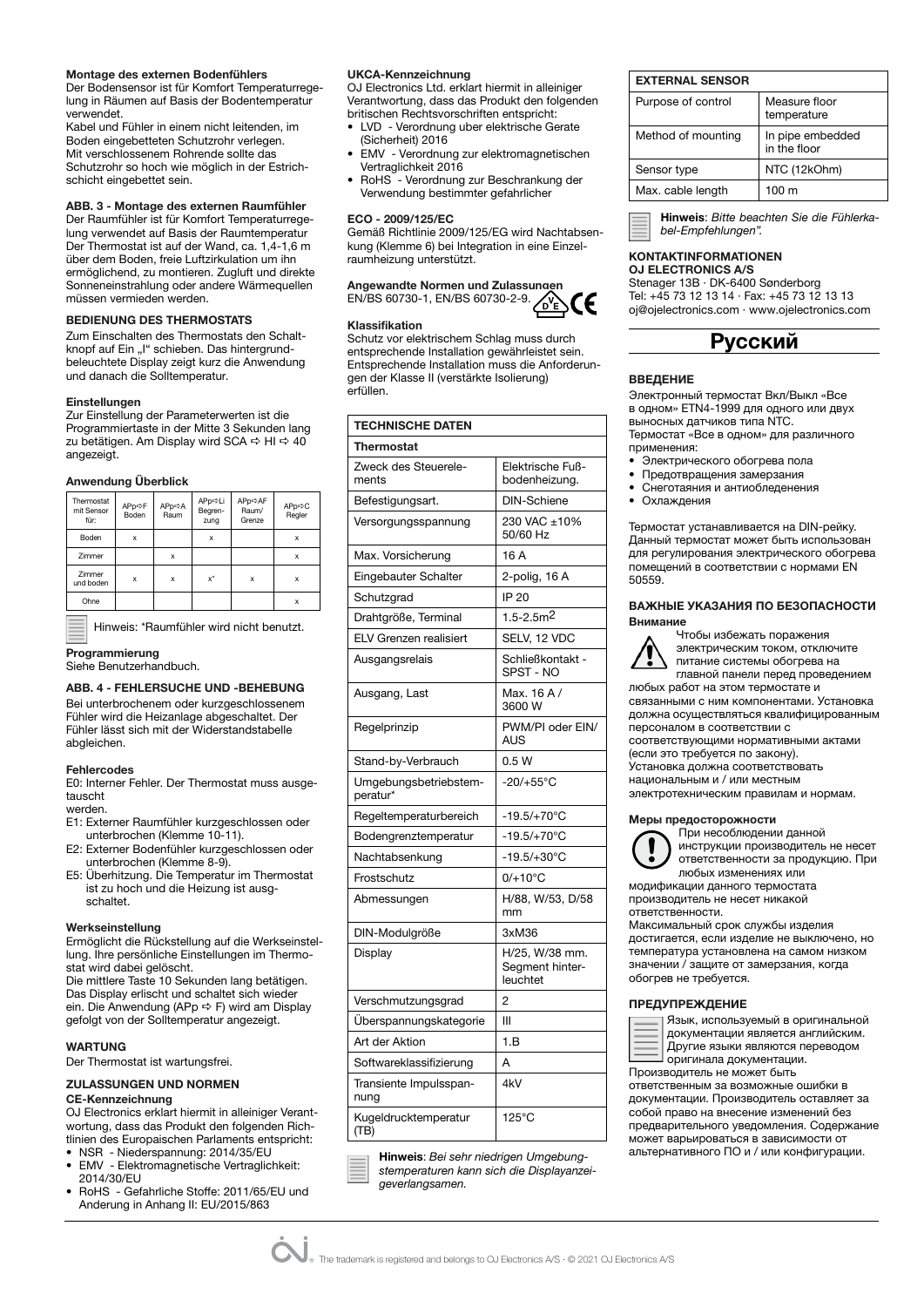#### СБОР И УТИЛИЗАЦИЯ

Утилизация и защита окружающей среды Пожалуйста, помогите нам защитить окружающую среду, утилизируя отходы упаковки в соответствии с национальными правилами по переработке отходов.

### Утилизация устаревшего оборудования



Оборудование, содержащее электрические компоненты, запрещается утилизировать вместе с бытовыми отходами. Они должны быть собраны вместе с отходами электрического и электронного оборудования в соответствии с действующими местными

# правилами. АССОРТИМЕНТ ПРОДУКЦИИ

ETN4-1999 Термостат с датчиком температуры пола.

#### ДАТЧИКИ И АКСЕССУАРЫ

. .<br>ETF-944/99-Н Выносной датчик температуры воздуха

#### РИС. 1 - УСТАНОВКА ТЕРМОСТАТА

Термостат устанавливается на DIN-рейку. Для предотвращения ослабления кабелей и их касания в месте подключения с клеммами подключения датчика температуры пола, необходимо их стянуть специальным креплением.

#### Подключение

| Убедитесь, что кабели питания и нагрузки   |  |  |  |  |
|--------------------------------------------|--|--|--|--|
| подключены, как показано на рисунке.       |  |  |  |  |
| Фаза (L1) 230B ±10%, 50/60 Гц              |  |  |  |  |
| Ноль (L2/N)                                |  |  |  |  |
| Выход для сигнала                          |  |  |  |  |
| управления, макс. 100 мА                   |  |  |  |  |
| Нагрузка, макс. 16 A/ 3600 Вт              |  |  |  |  |
| Вход, ночное понижение                     |  |  |  |  |
| температуры (S)*                           |  |  |  |  |
| Вход, предотвращение                       |  |  |  |  |
| замерзания (※)                             |  |  |  |  |
| Выносной датчик температуры                |  |  |  |  |
| пола (SELV)                                |  |  |  |  |
| Клемма. 10-11: Выносной датчик температуры |  |  |  |  |
| воздуха (SELV)                             |  |  |  |  |
| Не подключать                              |  |  |  |  |
|                                            |  |  |  |  |

Примечание: *Используйте инструмент Philips PH2 или плоскую отвертку 4х0,8 мм. Винты должны быть затянуты с моментом 0,5 Н/м.* 

#### РИС. 1A+1B - НОЧНОЕ ПОНИЖЕНИЕ ТЕМПЕРАТУРЫ / ПРЕДОТВРАЩЕНИЕ ЗАМЕРЗАНИЯ

Термостат имеет 2 входа для сигналов ночного понижения температуры и предотвращения замерзания.



#### РИС. 2 - МОНТАЖ ДАТЧИКА ТЕМПЕРАТУРЫ

Вы можете использовать термостат с внешними датчиками для помещения и / или пола.

Клеммы подключения датчика температуры пола содержат цепь безопасного сверхнизкого напряжения (SELV), что позволяет расположить датчик как можно ближе к поверхности пола, без риска поражения электрическим током в случае повреждения кабеля датчика.

# Рекомендации для кабеля датчика

Следующие рекомендации относятся ко всем кабелям датчиков температуры: Кабель датчика может быть удлинен при помощи

стандартного двухжильного кабеля (макс. удлинение кабеля датчика см. в технической спецификации). Два провода от датчика к термостату должны быть проложены отдельно от высоковольтных проводов / кабелей. Поместите кабель датчика в отдельной изоляционной трубке или проложите его отдельно от силовых кабелей каким-то другим способом. Для подключения датчика никогда не используйте два свободных провода многожильного кабеля. Не подключайте экран экранированного

кабеля к заземлению (PE).

#### Монтаж выносного датчика температуры пола

Датчик температуры пола используется для поддержания комфортной температуры воздуха в помещениях на основании температуры пола. Вставьте датчик с кабелем в изолированную трубку, установленную в конструкции пола. Конец трубки должен быть загерметизирован и расположен в бетонной стяжке как можно ближе к поверхности пола. Датчик температуры пола должен быть расположен по центру между витками нагревательного кабеля.

#### РИС. 3 - Монтаж выносного датчика комнатной температуры

Комнатный датчик используется для регулирования комфортной температуры, на основании температуры в помещении. Термостат устанавливается на высоте примерно 1.4 - 1,6 м от поверхности пола с возможностью естественной циркуляции воздуха через него. Следует избегать воздействия на термостат сквозняков, прямых солнечных лучей и любых других источников тепла.

#### УПРАВЛЕНИЕ ТЕРМОСТАТОМ

Для включения термостата передвиньте кнопку включения питания в положение «I». Кратковременно загорится подсветка дисплея, указывая тип использования системы, после чего установите необходимую температуру.

#### Установки

Для установки значения параметров нажмите и удерживайте центральную кнопку в течение 3-х секунд. На дисплее появится SCA⇒Ні⇒40.

#### Применение Обзор

| Термостат<br>c<br>датчиком         | APp⇒F<br>Темп.<br>пола | APp⇒A<br>Темп.<br>воздуха | APp⇒Li<br>Ограниче-<br>ние | APp⇒AF<br>Помеще-<br>ние/огра-<br>ничение<br>темпера-<br>туры пола | APp⇒C<br>Регуля-<br>тор |
|------------------------------------|------------------------|---------------------------|----------------------------|--------------------------------------------------------------------|-------------------------|
| Датчик<br>темп.<br>пола            | x                      |                           | x                          |                                                                    | x                       |
| Датчик<br>темп.<br>воздуха         |                        | x                         |                            |                                                                    | x                       |
| Датчики<br>темп, пола<br>и воздуха | X                      | x                         | $x^*$                      | x                                                                  | x                       |
| Без<br>датчика                     |                        |                           |                            |                                                                    | x                       |

Предупреждение:*\* Датчик температуры воздуха в помещении не используется. Программирование См. Руководство Пользователя.* 

#### РИС. 4 - ПОИСК И УСТРАНЕНИЕ НЕИСПРАВНОСТЕЙ

Если датчик отключился или произошло его короткое замыкание, нагревательная система выключается. Работоспособность датчика можно проверить по таблице сопротивлений.

#### Коды неисправностей

- E0: Внутренняя неисправность. Термостат необходимо заменить.
- E1: Отключение или короткое замыкание выносного датчика температуры воздуха (клеммы 10-11).
- E2: Отключение или короткое замыкание выносного датчика температуры пола (клеммы 8-9).
- E5: Перегрев. Температура внутри термостата очень высокая и нагрев отключился.

#### Заводские установки

Можно восстановить заводские настройки термостата. В данном случае Ваши персональные установки будут удалены. Нажмите и удерживайте центральную кнопку термостата в течение 10 сек. Дисплей кратковременно погаснет и загорится снова. После этого на дисплее появится символ (АРр <> F), затем устанавливается температура.

#### ОБСЛУЖИВАНИЕ

Термостат не требует технического обслуживания.

#### СЕРТИФИКАТЫ И СТАНДАРТЫ

#### Маркировка CE

OJ Electronics настоящим заявляет с полной ответственностью, что продукт соответствует следующим директивам Европейского парламента:

- LVD Низкое напряжение: 2014/35 / E
- EMC Электромагнитная совместимость: 2014/30 / EU
- RoHS Опасные вещества: 2011/65 / EU и приложение II с поправками: EU / 2015/863

#### Маркировка UKCA

OJ Electronics Ltd настоящим заявляет с исключительной ответственностью, что продукт соответствует следующим законам Великобритании:

- LVD Правила безопасности электрооборудования, 2016 г.
- ЕМС Правила электромагнитной совместимости 2016 г.
- RoHS Ограничение использования определенных опасных веществ в электрическом и электронном оборудовании, 2012 г.

#### ECO - Директива по экодизайну 2009/125 / EC

При соблюдении Директивы 2009/125 / EC управление понижением температуры в ночное время поддерживается (Условие 6) при интеграции для местного отопления.

Применяемые стандарты и сертификаты EN/BS 60730-1, EN/BS 60730-2-9.

#### Классификация



Защита от поражения электрическим током должна быть обеспечена соответствующей установкой. Термостат должен быть установлен в соответствии с требованиями Класса II (усиленная изоляция).

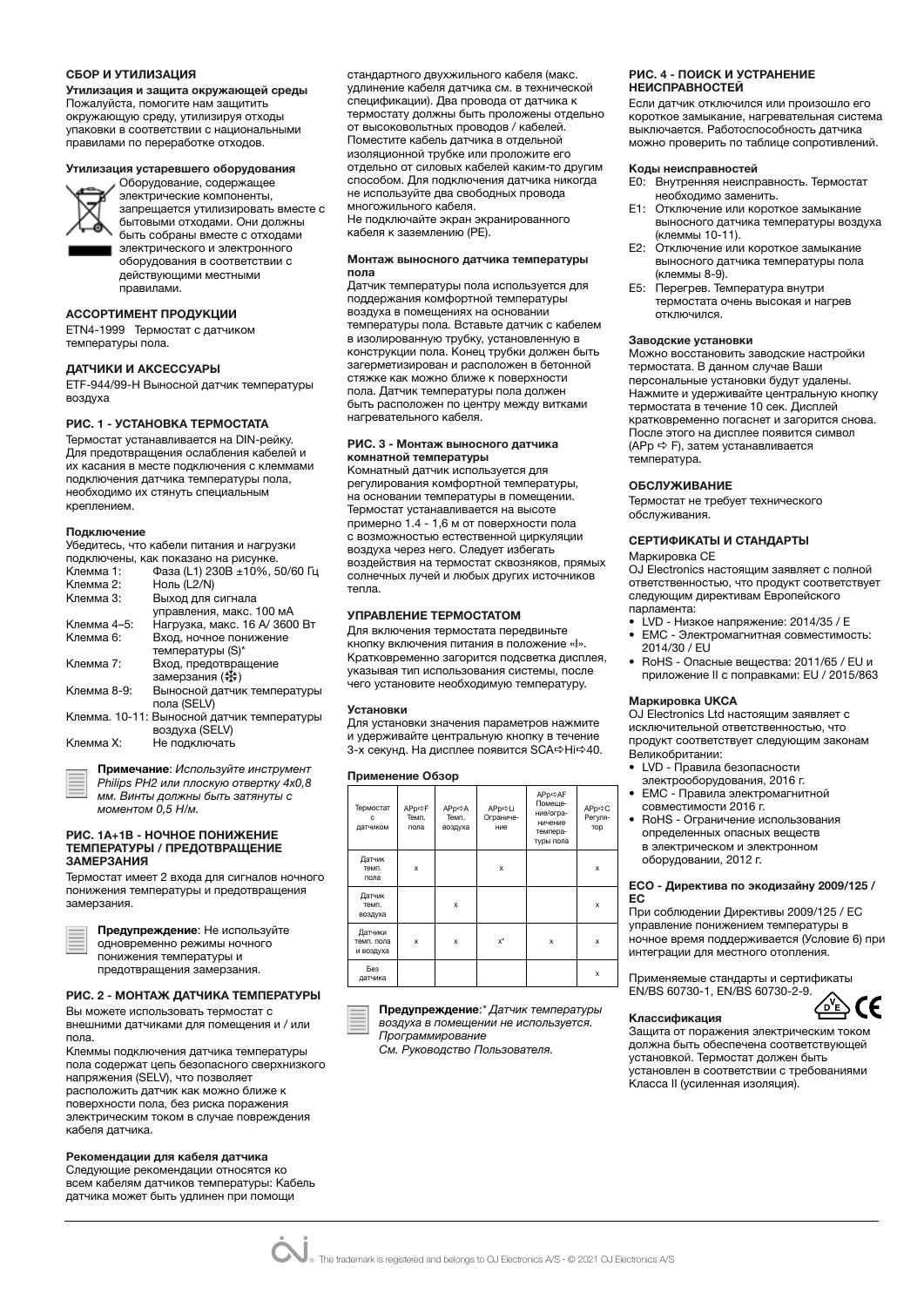| ТЕХНИЧЕСКИЕ ХАРАКТЕРИСТИКИ                                |                                              |  |  |
|-----------------------------------------------------------|----------------------------------------------|--|--|
| Термостат                                                 |                                              |  |  |
| Назначение                                                | Электрический<br>подогрев пола.              |  |  |
| Метод установки.                                          | На DIN-рейку                                 |  |  |
| Напряжение<br>питания                                     | $\sim$ 230 B ±10% 50/60<br>Гц                |  |  |
| Макс. ток<br>предохранителя                               | 16 A                                         |  |  |
| Встроенный<br>выключатель                                 | 2-х полюсный 16 А                            |  |  |
| Класс защиты<br>корпуса                                   | IP 20                                        |  |  |
| Размер проводов<br>для клемм                              | 1,5-2,5мм <sup>2</sup>                       |  |  |
| Пределы низкого<br>напряжения                             | SELV, 12 B пост.<br>тока                     |  |  |
| Выходное реле                                             | вкл. контакт - SPST<br>- НО                  |  |  |
| Нагрузка                                                  | Макс. 16 А / 3600 Вт                         |  |  |
| Принцип<br>управления                                     | ВКЛ/ВЫКЛ или<br>ШИМ/ПИ                       |  |  |
| Потребляемая<br>МОЩНОСТЬ                                  | 0.5B                                         |  |  |
| Температура окр.<br>среды при работе*                     | $-20/+55°C$                                  |  |  |
| Диапазон<br>регулируемой<br>температуры                   | $-19,5/+70°C$                                |  |  |
| Диапазон<br>предельных<br>температур пола                 | $-19,5/+70°C$                                |  |  |
| Ночное понижение<br>температуры                           | $-19,5/+30°C$                                |  |  |
| Предотвращение<br>замерзания                              | $0/+10°C$                                    |  |  |
| Размеры                                                   | В/88, Ш/53, Т/58 мм                          |  |  |
| Размер модуля DIN-<br>рейки                               | 3xM36                                        |  |  |
| Дисплей                                                   | В/25, Ш/38 мм.<br>сегментныи с<br>подсветкой |  |  |
| Контроль степени<br>загрязнения                           | 2                                            |  |  |
| Категория<br>перегрузки<br>напряжения                     | Ш                                            |  |  |
| Тип действия                                              | 1.B                                          |  |  |
| Класс<br>программного<br>обеспечения                      | Α                                            |  |  |
| Номинальное<br>импульсное<br>напряжение                   | 4 KB                                         |  |  |
| Выдерживает<br>температуру при<br>надавливании<br>шариком | 125°C                                        |  |  |

Предупреждение: \* При очень низких температурах окружающей среды дисплей может реагировать медленно.

Ċ

ВНЕШНИЙ ЛАТЧИК

| ВНЕШНИЙ ДАІЧИК     |                                         |
|--------------------|-----------------------------------------|
| Назначение         | Измерение<br>температуры пола           |
| Метод установки    | В трубке, про-<br>ложенной под<br>полом |
| Тип датчика        | 12 <sub>KOM</sub>                       |
| Макс. длина кабеля | 100 м                                   |

Предупреждение: Пожалуйста,

следуйте "Рекомендациям для кабеля датчика".

The trademark is registered and belongs to OJ Electronics A/S  $\cdot$  © 2021 OJ Electronics A/S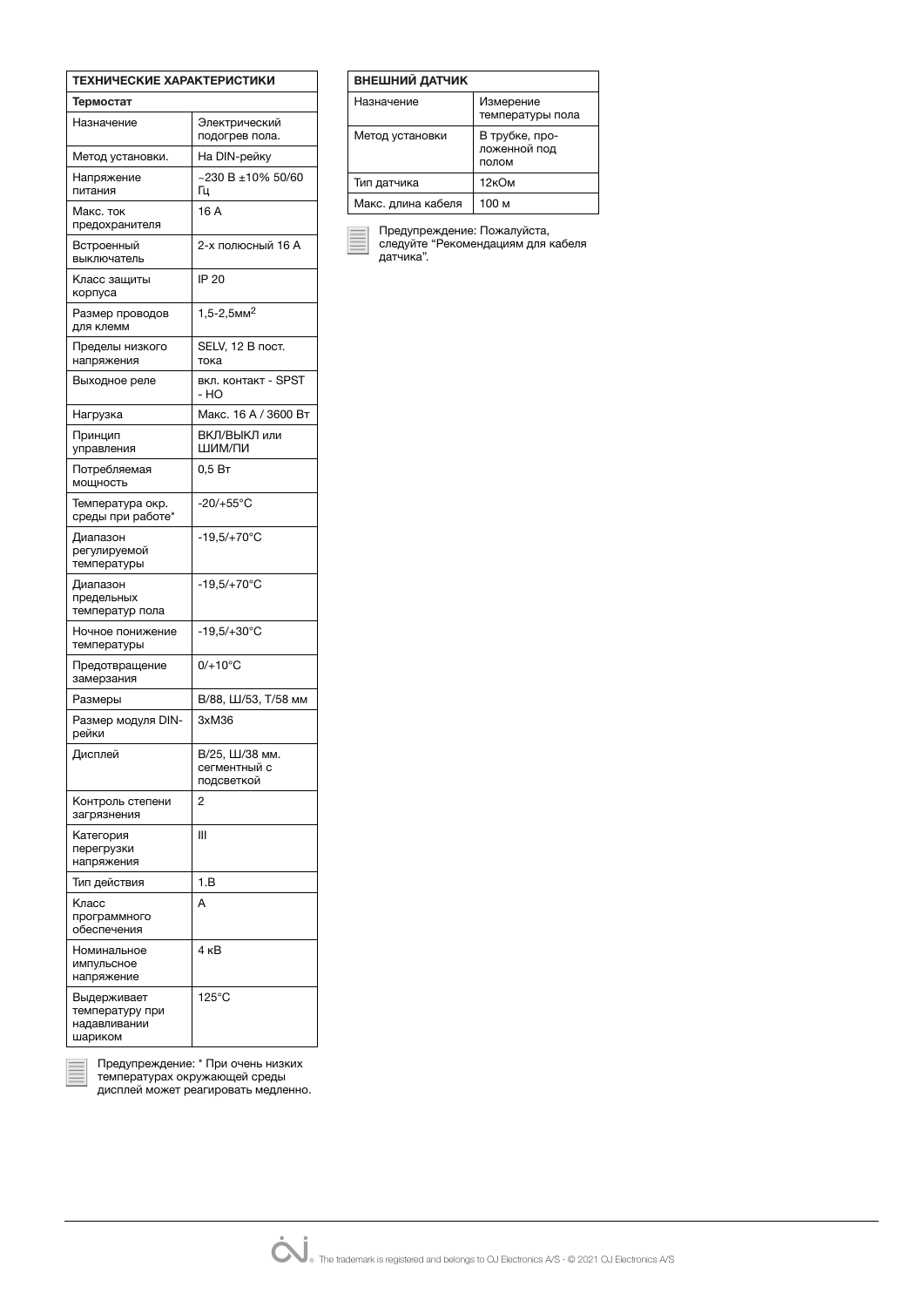

BR991A03b

BR929A08

**BR929A08** 

BR929A08

楽

╬

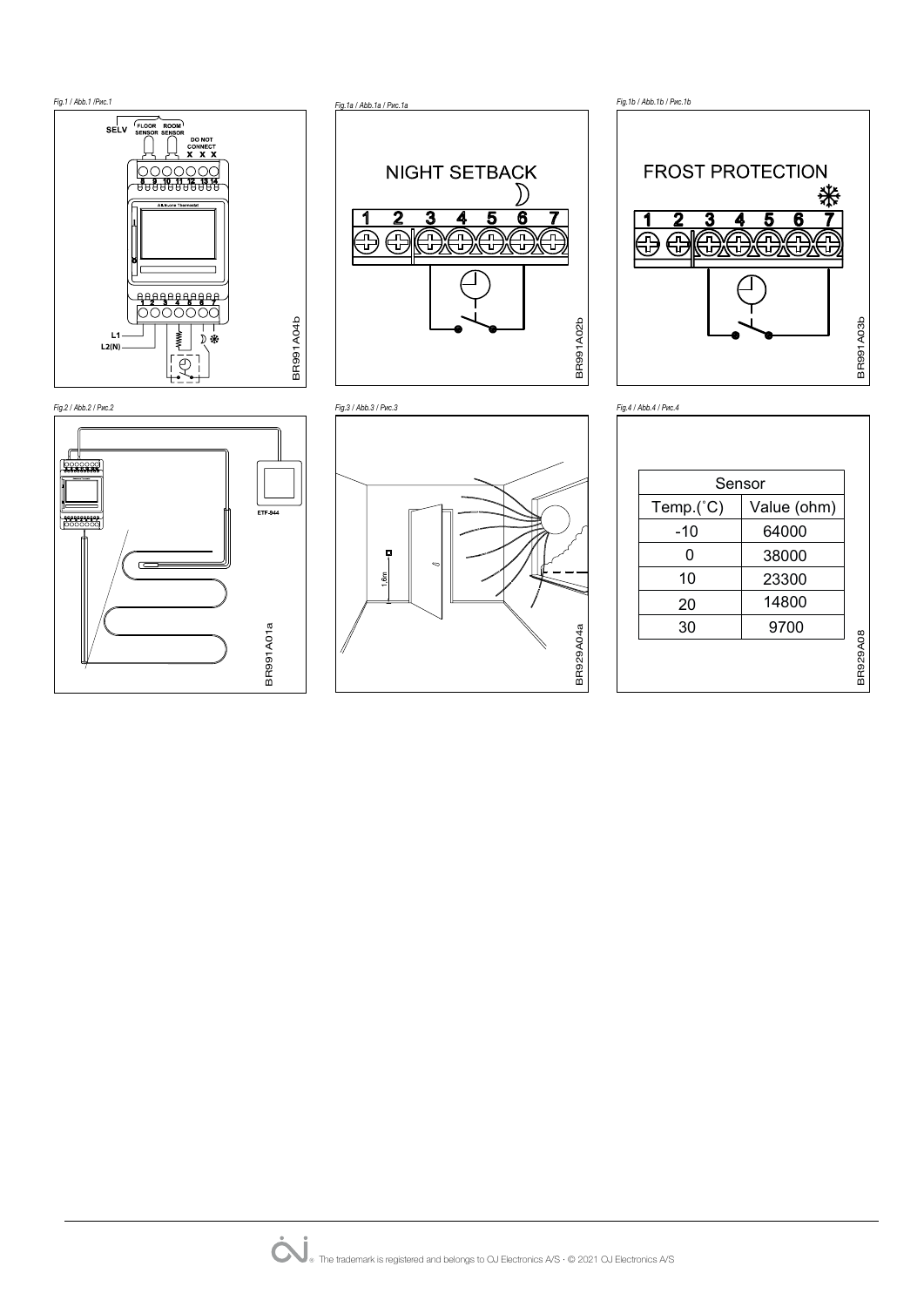